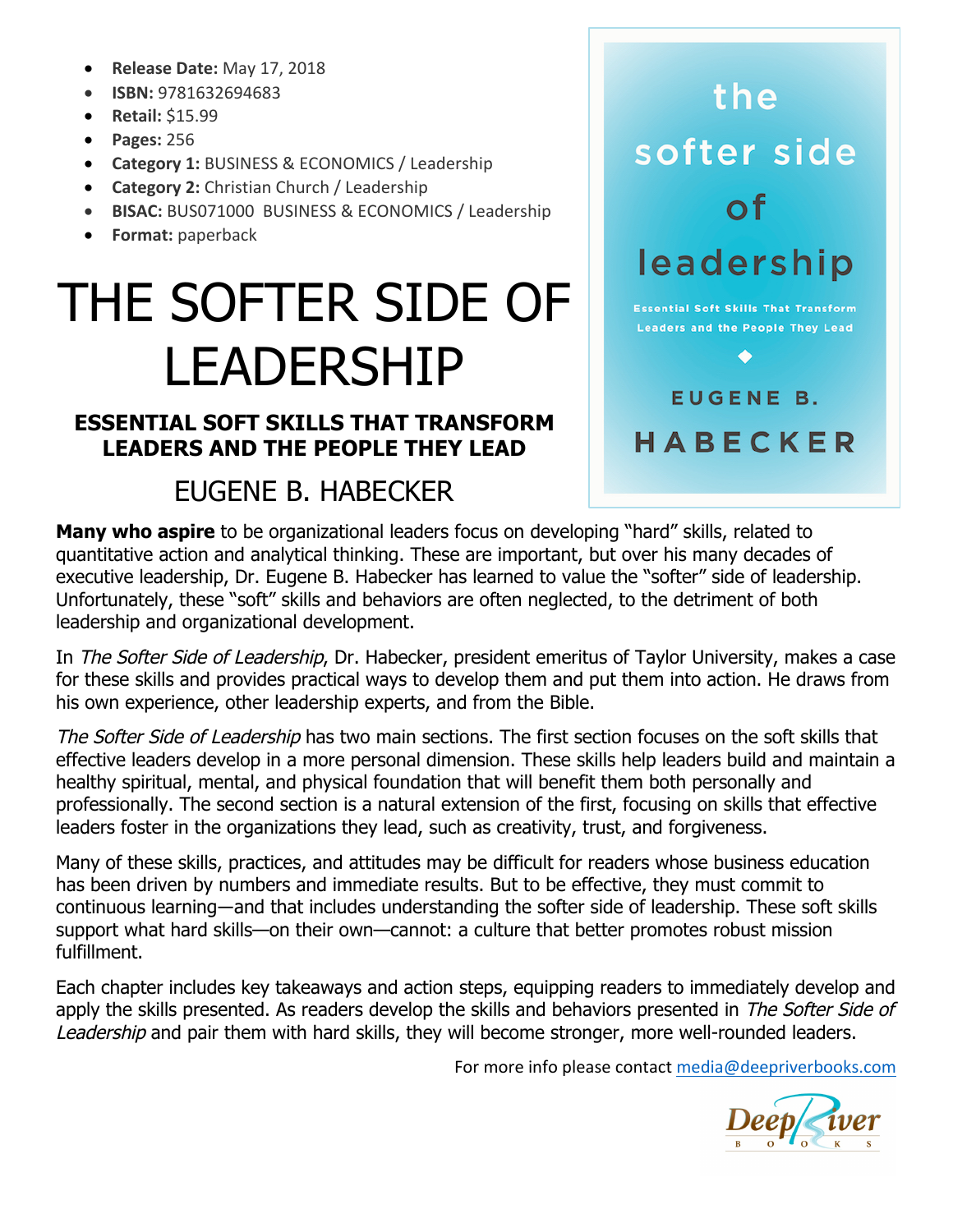

# About the Author **EUGUENE B. HABECKER**

**Dr. Eugene B. Habecker quite** literally possesses a world of knowledge and experience as he has traveled to more than 90 countries in Asia, Africa, the

Americas, Eastern/Western Europe, and the Middle East. He holds degrees from Taylor University (BA), Ball State University (MA), and the University of Michigan (PhD). He earned a law degree (JD) from Temple University and was admitted to the Pennsylvania Bar Association in 1974. He graduated from the Institute for Educational Management (IEM) program at Harvard University and has received nine honorary doctorates. Eugene and his wife Marylou have been blessed with a wonderful family of three children and seven grandchildren.

# Connect with the Author: ebh711@yahoo.com

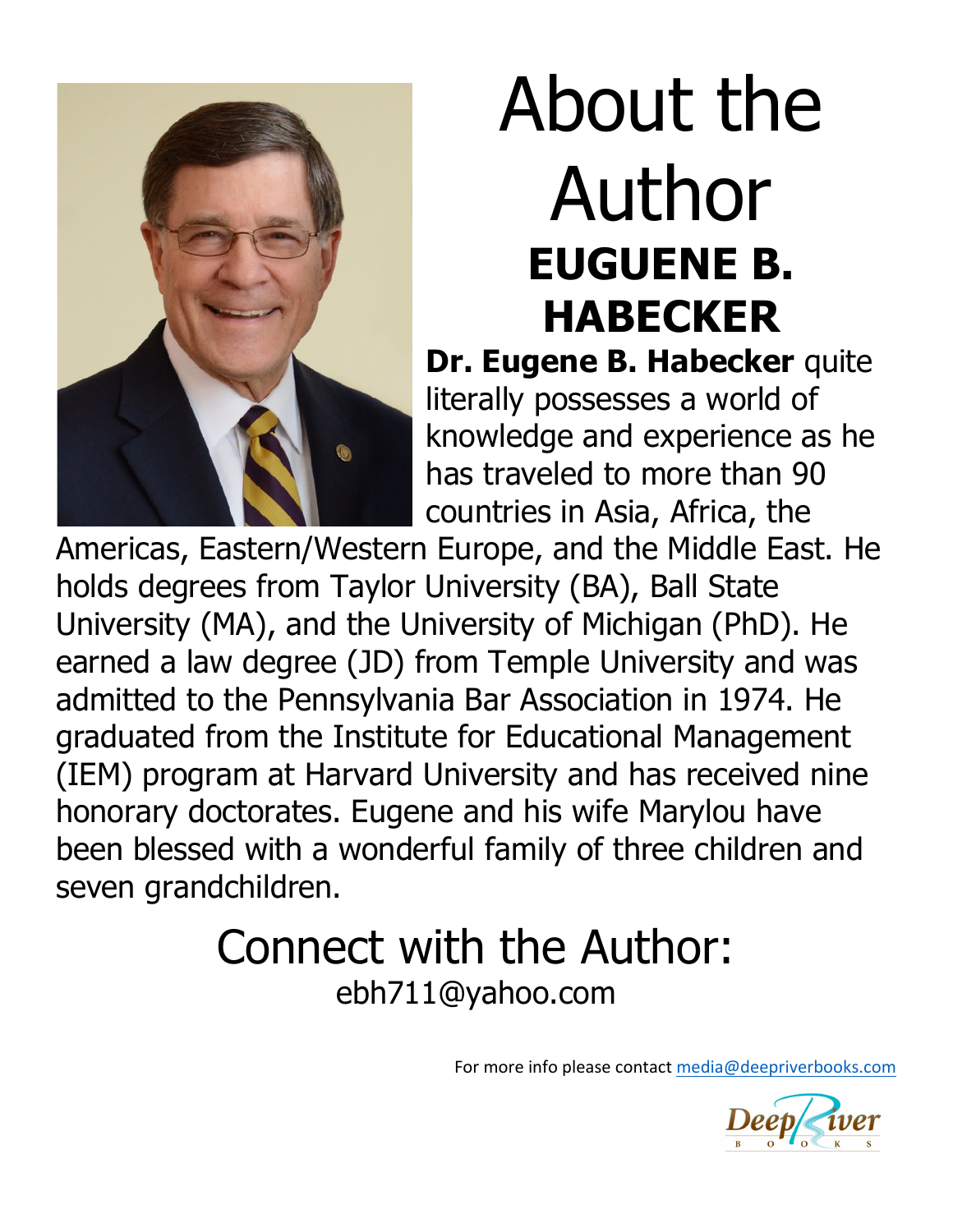# What Others Are Saying About **The Softer Side of Leadership**

"In his *[The] Softer Side of Leadership*, noted speaker, author, and university president Dr. Gene Habecker takes readers right into the heart of authentic leadership. ...this work is instructional, timely, and inspiring. Dr. Habecker crafts a different kind of leadership, one that avoids the latest trends, focusing instead upon timeless and powerful values that transform the workplace through a lifestyle that exemplifies Christ."

#### Dr. Sandra Gray, PhD, President, Asbury University

"My friend, Dr. Eugene Habecker, captures the heartbeat of Christ-like leadership. In The *Softer Side of Leadership*, Gene teaches leaders how to effectively care for themselves and the people they serve every day. The best part is that he practices what he preaches. Whether **you're a CEO, pastor, or parent, I urge you to come sit at the feet of this wise, seasoned shepherd.** Not only will you become a more effective leader, you'll become a happier, holier person as well."

#### **Roy Peterson, President & CEO, American Bible Society**

"Peter Drucker invented management science by making a simple but profound case: managers are needed to make knowledge effective. My friend Gene Habecker makes a similar case for **human flourishing.** In order for organizations, and indeed societies, to thrive, leaders must develop the soft skills of employees to ensure highest and best use of hard skills. This book will show you how."

#### Jay Hein, President, Sagamore Institute, and former director, the White House Office **of Faith-based and Community Initiatives**

"A big title or position will only get you so far. Leaders who truly influence are the ones who rise to the top through these softer skills of leadership. Gene Habecker does a masterful job of explaining these intangibles of leadership that are essential. These skills are the reason that he has been so beloved throughout his career and why he has been able to lead at such high levels. This book is extremely insightful, and these skills are non-negotiable for anyone who **wants to reach their full leadership potential."** 

> **Heather Larson, Executive Pastor/Incoming Lead Pastor, Willow Creek Community Church, South Barrington, Illinois**

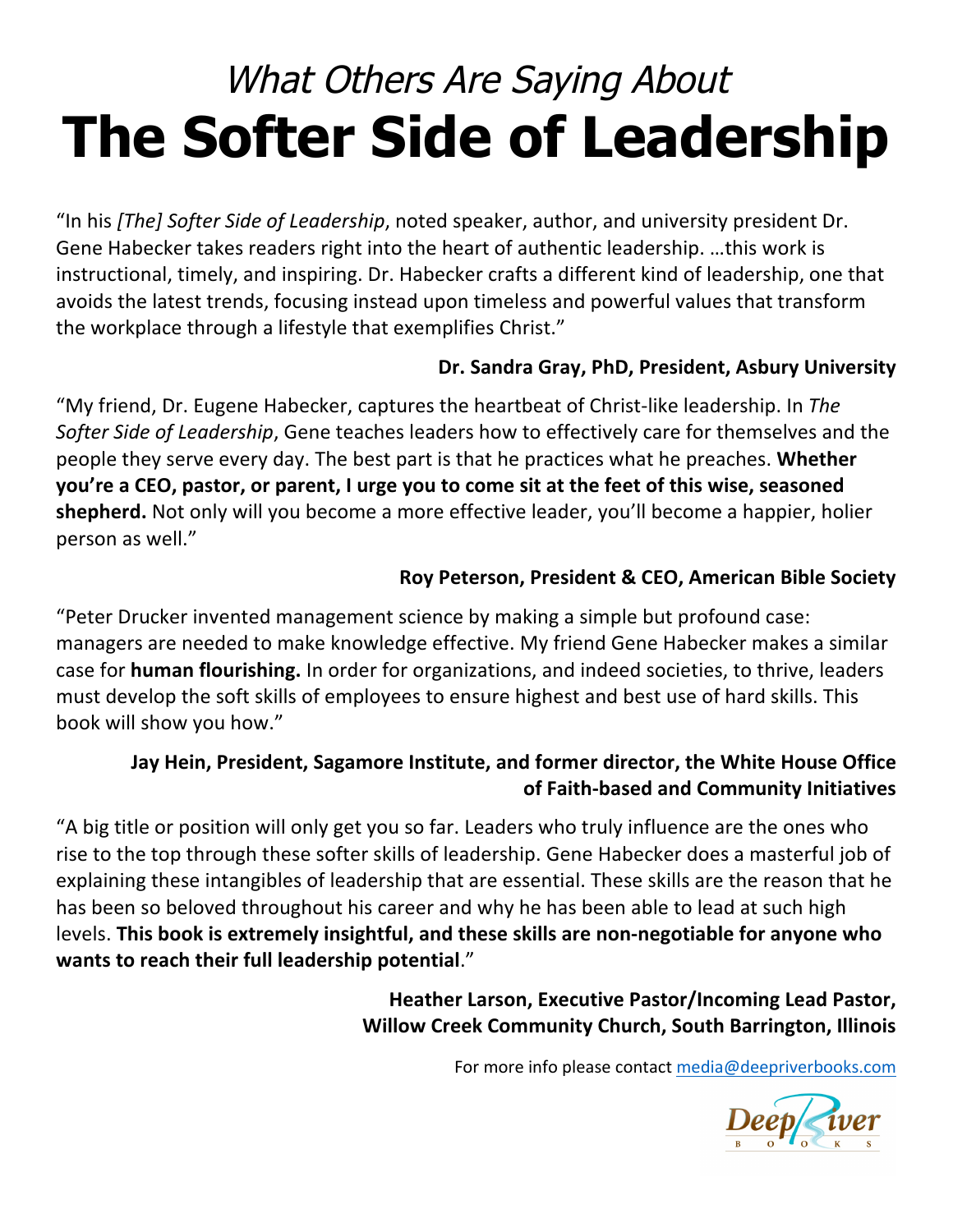"I needed this book. I needed the vivid reminders, the fresh insights, and the compelling perspectives. Frankly, I don't ever remember reading a book on leadership that I didn't want to put down. Until this one. One chapter after another provided conviction, grace, and hope. **They were a magnet to my heart, water to a thirsty soul.** Gene Habecker has been a leader I've respected for many years. His insights are tested and true. Honesty, humility, and wisdom mark each page. Prepare to be inspired."

#### Dan Wolgemuth, President/CEO, Youth for Christ

"In this groundbreaking book, Gene shares his personal experiences and insights with refreshing and inspiring vulnerability. I look forward to visiting the pages of this book again and again."

#### John Guido, MA, President, Verbo Ministries, Cuenca, Ecuador

"When Gene Habecker speaks to the topic of leadership, the wise and prudent person ... listens. Few people in this world have the depth and breadth of experiences in the position of chief executive as does he. In *The Softer Side of Leadership*, he shares lessons that can only come from digging deep into a lifetime of experience and doing so with a servant's heart."

#### Paul Lowell Haines, EdD, JD, President, Taylor University

"Gene Habecker is a both/and leader. He is wired to do the hard skills of leadership well—and this deeply personal book [reveals] how he learned to do the soft skills of leadership effectively. In addition to learning from Habecker's experiences, you will encounter a treasure trove of wisdom from other top-level leaders in the book. The Softer Side of Leadership is personal, practical, and probing. It will challenge any leader to keep growing in ways that matter."

#### **Jay Barnes, PhD, President, Bethel University**

"This is not a theoretical book; most importantly, it is a greatly needed practical and personal one based on real and meaningful experience. As Gene rightly points out, this is a book not about leadership but as leadership. Gene shares some unique and powerful insights drawn from his extensive and successful leadership of two universities and an international faith**based organization**, places where he has served together with his very special wife and partner Marylou. For leaders, and those aspiring to be leaders, this is indeed excellent and essential reading."

#### **Roberto Laver, SJD, Founder/Director, FIDES, former World Bank Senior Counsel, and Harvard Law School Visiting Fellow**

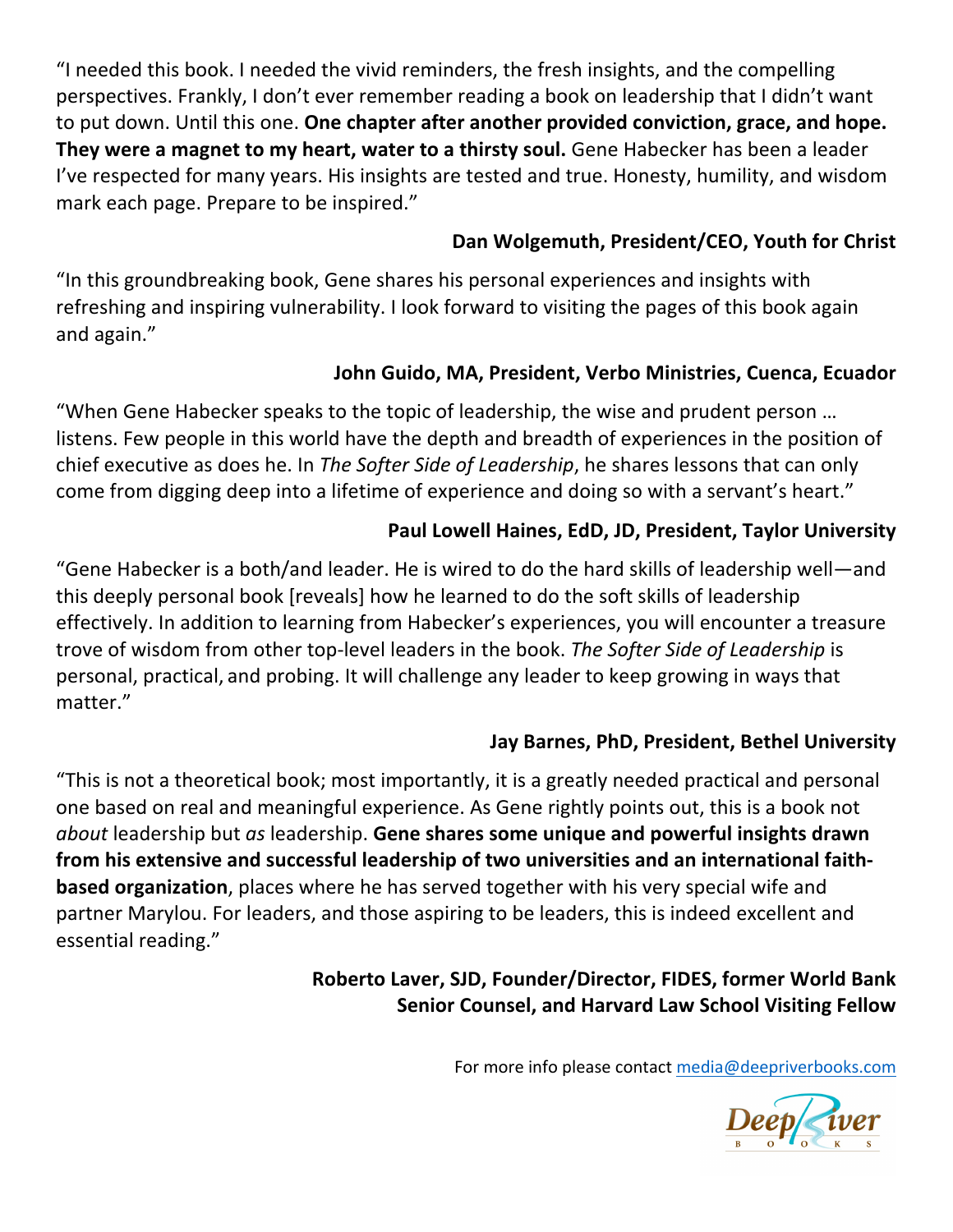"While there are religious examples in the book, it has invaluable information for anyone who reads it regardless of their religious background. This book is good for potential leaders as well as for those who want to be more successful in their leadership positions."

#### **Dr. Rhonda Jeter, PhD, Professor, and Dean, College of Education, Bowie State University**

"This book will go with me when I travel and stay on my desk when I am at home. It will be a resource to me and one to share with others working to combine the soft and hard skills required for effective leadership. In my 45 years in academic medicine, I have worked with many bright people and almost none of them have failed because they lacked the *hard* skills. Almost all leadership failures I have observed, and there have been many over the years, **have resulted from the lack of the** *soft* **skills Gene unpacks**. While others have sprinkled biblical quotes throughout their work to achieve some measure of spiritual credibility, Gene not only has integrated biblical truth with leadership wisdom, he has demonstrated that biblical truth is the basis for such wisdom. This is not a casual read. It will require reflection, and this will require time, or as Gene writes, some sacred space. A commitment to finding such space is important and reading this book will make this worth the effort."

#### R. Dale Lefever, PhD, Organizational Consultant and Emeritus Faculty, University of **Michigan Medical School**

"The author demonstrates true soft skills of leadership in his life. We saw this as his colleagues on the Global Board of the United Bible Societies (UBS) and some of us, also under his leadership as the President of the UBS Executive Board. We all could not believe how humble he was, and yet, at the same time, he was President of the American Bible Society. He made us feel important and appreciated. To me, this is the summary of true soft skills, so ably explained in this book. This book is enjoyable to read and provides helpful, practical lived-life **experiences.** I could not put down this book once I started reading it. Many will gain from reading it."

#### Ambassador Dr. Mary M. Khimulu, MBS; Former Kenya Ambassador/ **Permanent Delegate of Kenya to UNESCO, Paris**

"I am grateful to Gene Habecker for writing a book like this. I found that it pulled me in. I had simply wanted to read it from cover to cover but couldn't do that. It touched me deeply and I needed to meditate on each chapter. ... **This book was a great check-up and an encouragement for me to do better**. I have a small group of books, among the many I read, that I buy to share with others. This one will be among them."

#### **Morgan Jackson, Director, Faith Comes by Hearing**

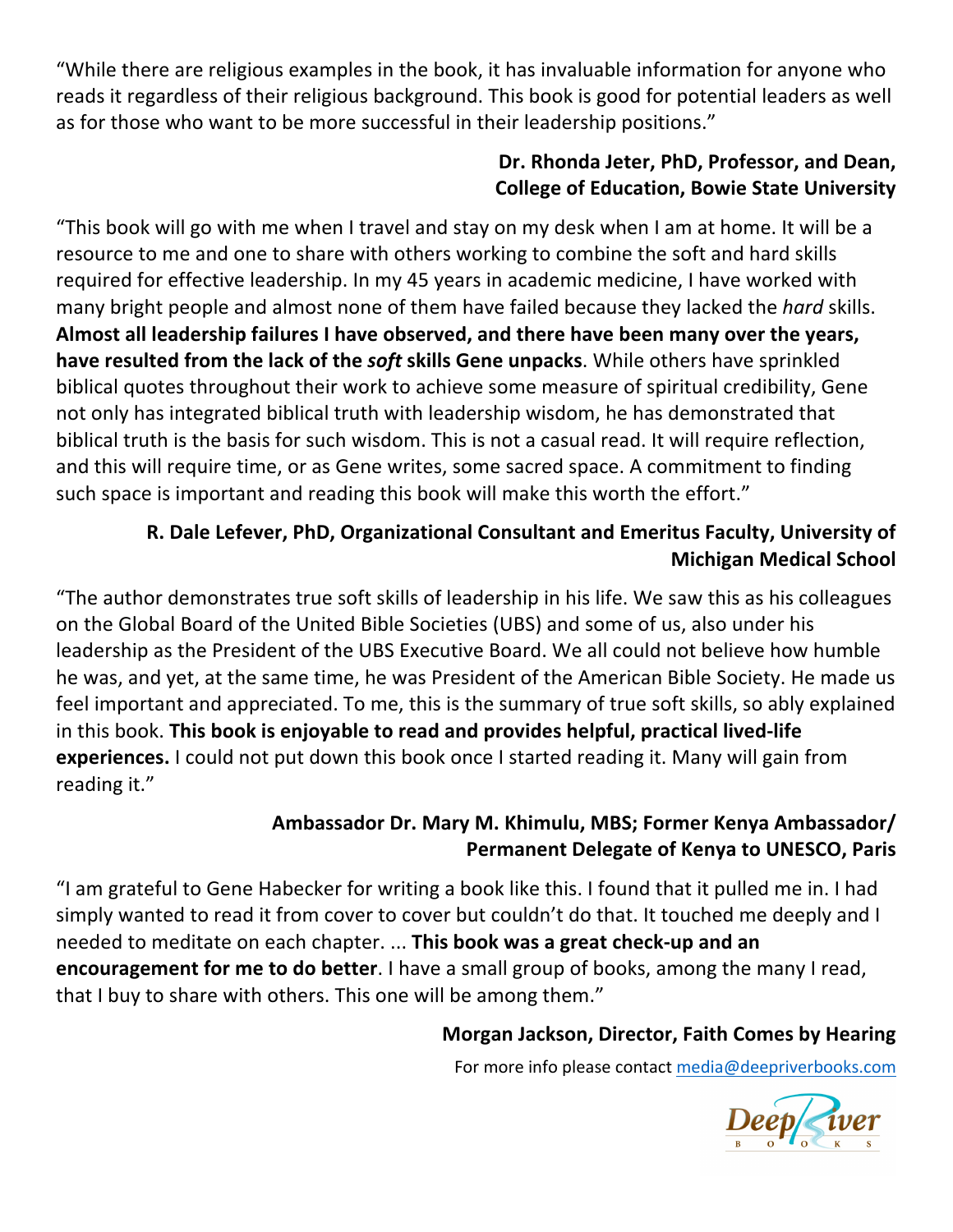# Suggested Interview Questions For Eugene B. Habecker, author of **The Softer Side of Leadership** *Essential Soft Skills That Transform Leaders and the People They Lead*

#### **Q: What is your definition of leadership?**

A: It's rather simple. A leader is someone who has a follower; not a subordinate, but someone who willingly wants to, not has to, go in the direction desired by the leader. If you have no followers, you are not a leader. Rather, you hold a position of authority and have subordinates. The leadership challenge is to lead in such a way so that those subordinates become followers. The Softer Side of Leadership proposes a variety of ideas about how would-be leaders can do that.

# **Q: There are thousands of leadership books out there. Why should I read** another one?

A: The book focuses on the importance of both hard and soft skills in leadership, not just one type of skill or the other. Both are needed to be successful in leadership. This book is not *about* leadership but *as* leadership. What do I mean? There are many leadership books out there written by those who primarily study leadership but have never led an organization. These are books *about* leadership. Those books can be excellent, and one can learn much about leadership from them. I have benefited from many such books. But many in positions of leadership have the desire to know what it's like being in the trenches, and they want to know the stories about the successes and the failures in leadership, or *as* a leader. This book provides those kinds of experiences, that kind of vulnerability, and I hope that kind of authenticity.

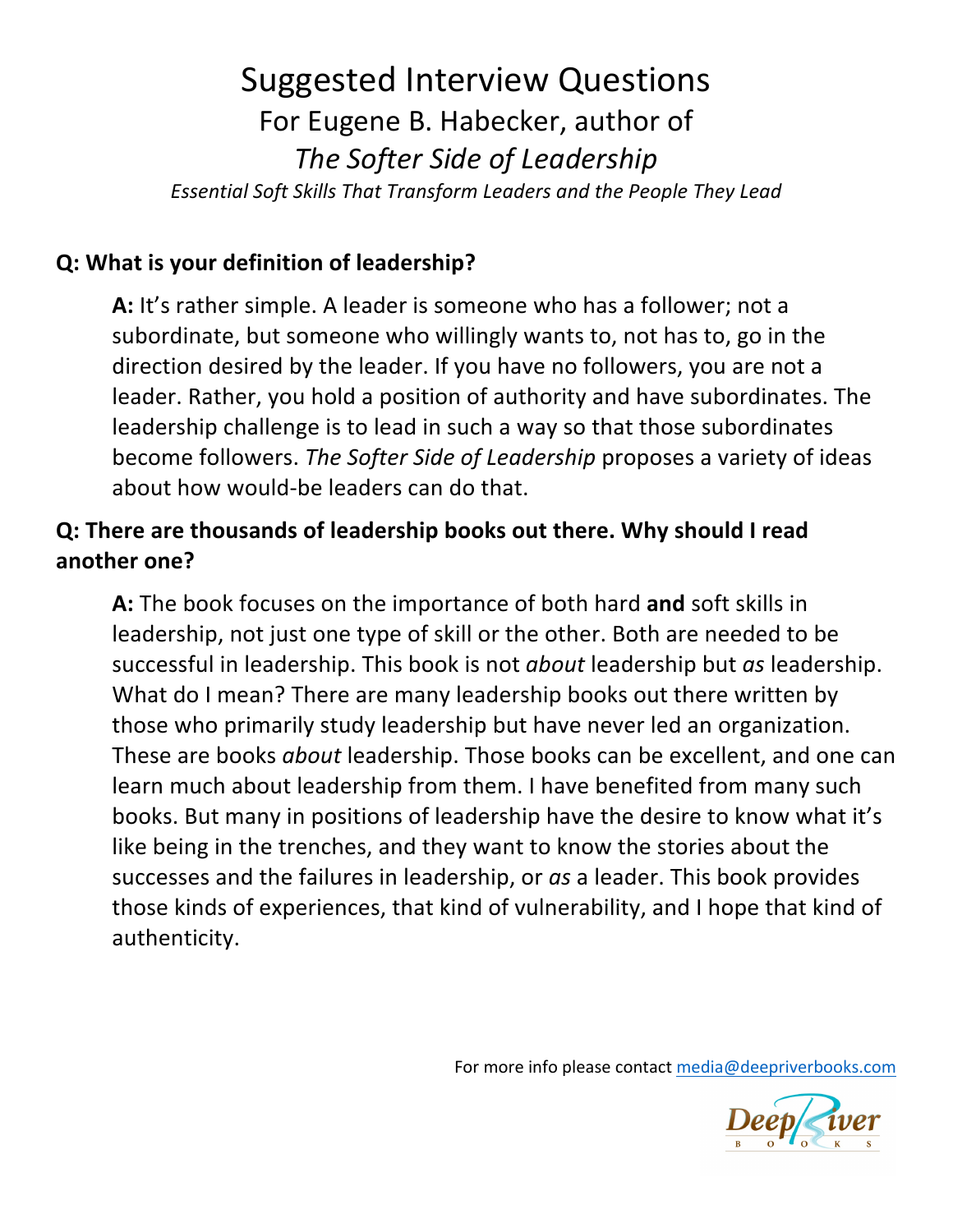# **Q:** So what is the difference between hard and soft skills?

**A:** Think about it this way. Hard skills deal with what can be measured. They have a **quantitative** dimension to them. "Hard" skill concepts often involve metrics, numbers, analysis, and tools of analysis. The focus is on what leaders do. For example, leaders buy, sell, raise money, develop strategies, monitor a financial bottom line, and they organize. "Soft" skills concentrate on matters of the heart, attitudes, and behaviors. "Soft" skills concentrate on inner **qualities** like caring, loving, creating, trusting, forgiving, and thinking or reflecting. They focus on *how* leaders lead.

## **Q:** How is your book different from other leadership books?

**A:** There are about 40 people from all walks of life, men, women, leaders of color, and from multiple continents—that in itself is a difference—who have written wonderful endorsements for the book. One of their themes is that **this book is different** from other leadership books. How so?

For starters, the book lays out a kind of **behind-the-scenes** *interior space*, a **foundational structure,** that leaders need to have in place in order to lead confidently in the *public space*. Several endorsers reported that they wanted to read the book in one sitting, but they simply could not. Why? Because they had to wrestle with and think through the kinds of issues the book discusses and presents. Another reported that he began to use it as a type of devotional, something he had never done with a leadership book. Still another noted its distinctiveness in how Scripture is used—not as a proof text to support a leadership principle but rather presenting Scripture as the foundation for leadership wisdom. Again, not all leadership books do that.

# **Q:** How does the book address globalization and the complexity of issues leaders face in the world?

A: Key leaders from Latin America, Africa, Europe, and Asia have already endorsed the book and each notes that the book's focus fits their context, and [that they] want to use these concepts in their countries. This suggests that the topics of the book, such as the chapter on forgiveness and others,

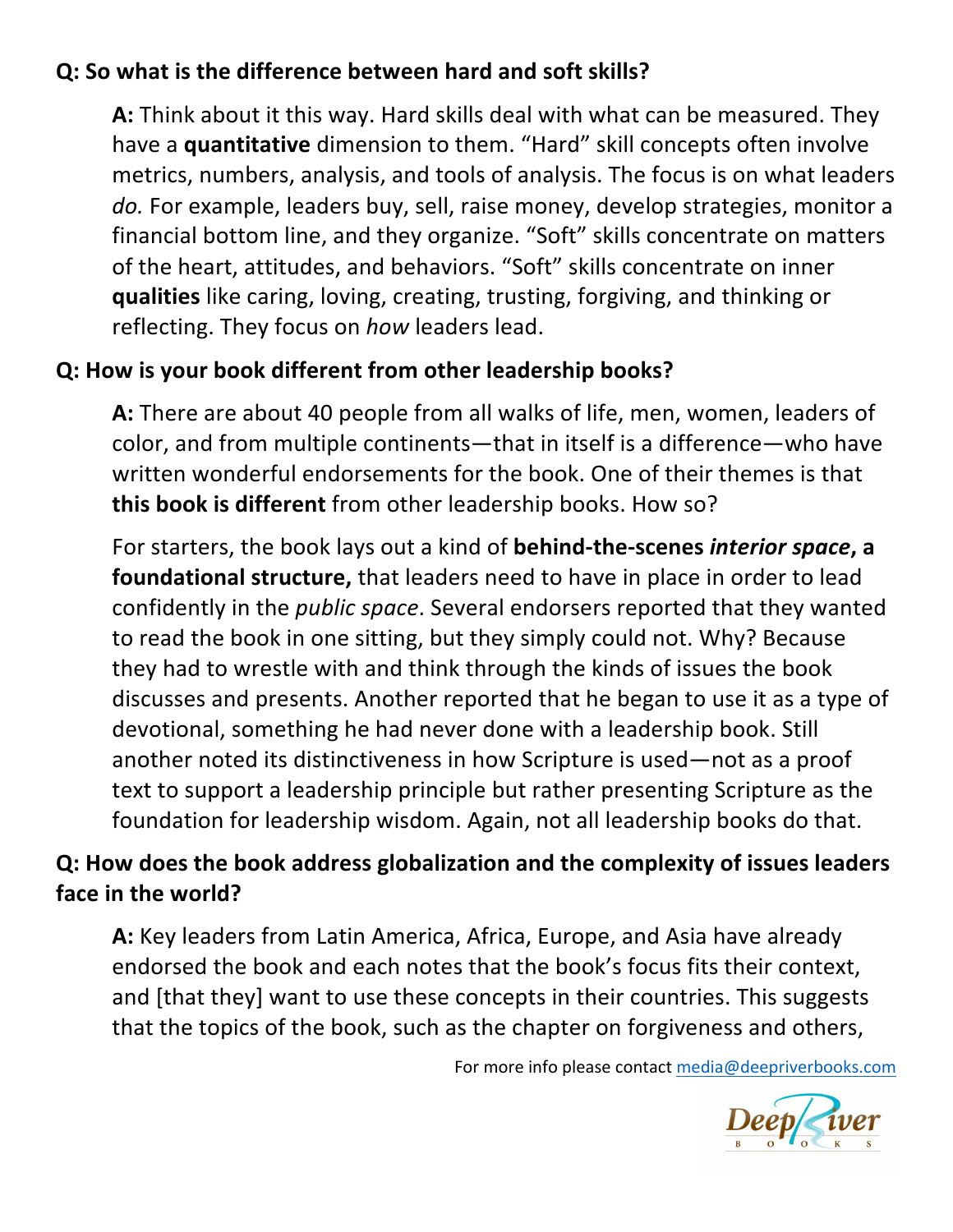have relevance globally in any situation marked by strife and conflict, including the North American context.

## **Q: Who are your intended audiences?**

**A:** There are multiple audiences. Obviously one of those audiences is **people** who are involved in organizational leadership, at multiple levels. That **includes pastoral leadership**. I believe this book will actually help transform leadership at all levels, and that will likely result in transformed organizations. University faculty have also reported that the book will likely be used as both a supplemental **undergraduate-** and graduate-level **textbook**. As several endorsers noted, this book could be a leadership **handbook** that requires repeated study and reflection. It is not just a read-itonce-and-done leadership book. Finally, someone who has a desire to understand leadership better will find this book to be helpful.

# **Q: What qualifies you to write a book on leadership?**

**A:** I'm learning every day about leadership as God gives me new opportunities. I do have a strong desire to share what I have been learning about leadership, after serving for 35 consecutive years in the president/CEO role at three wonderful places: Huntington University (10 years), American Bible Society (14 years), and Taylor University (11 years). Educationally, I hold a law degree and a PhD, so I've studied about leadership formally. I now teach leadership at the PhD level at Capital Seminary and Graduate School as an Adjunct Professor.

# **Q:** Share some qualities that you believe are essential to soft skill leadership.

A: Humility, trust, integrity, competence, followership, forgiveness, learning, and courage are all key words that need to be part of effective leadership.

# **Q:** How long have you been working on this project?

**A:** I started this effort more than 10 years ago, when I was at the ABS. I began to see and understand the importance of soft skills in leadership and began incorporating them into my leadership roles, including during our Taylor